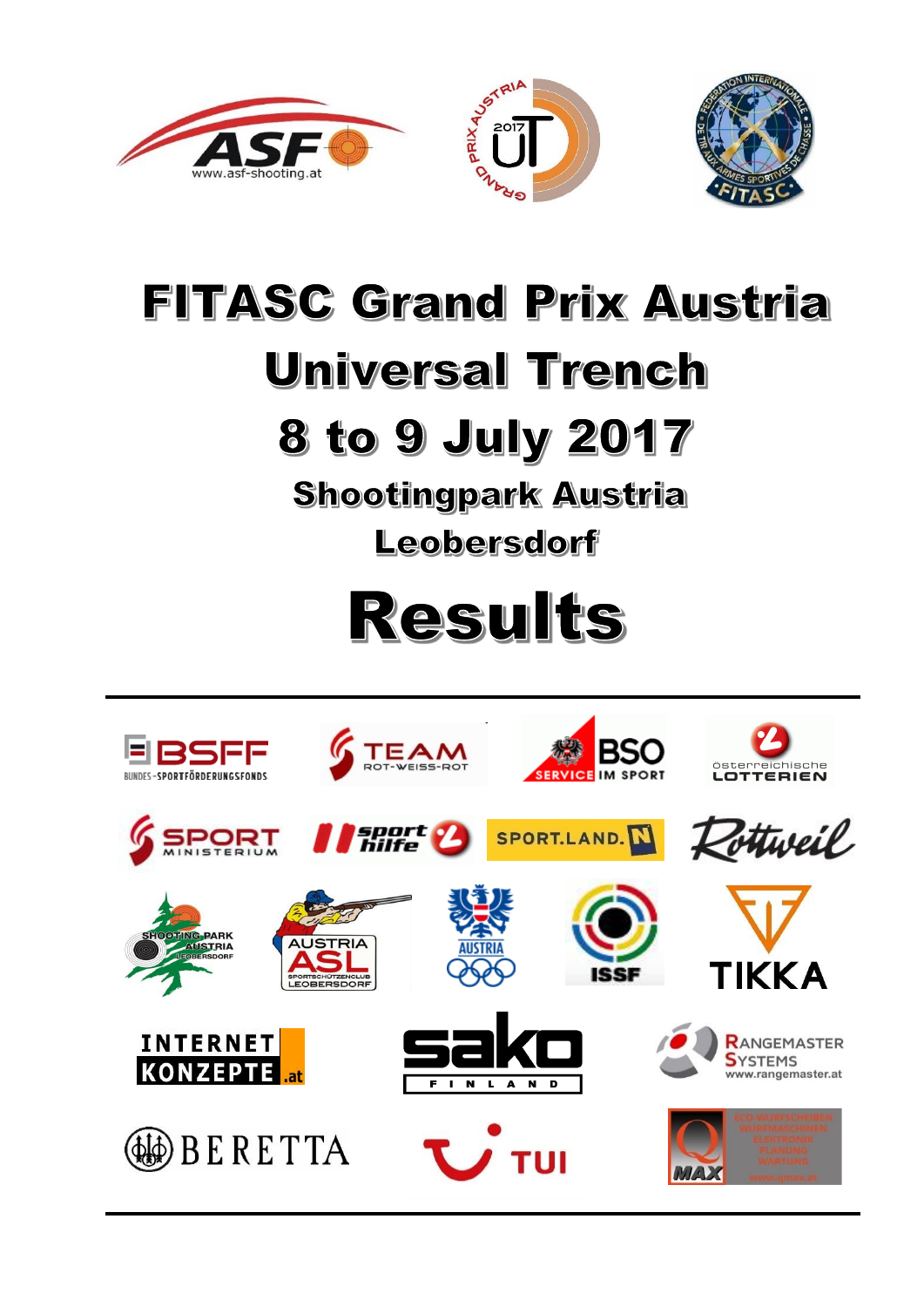

## **FITASC Grand Prix Austria Universal Trench 8 to 9 July 2017 Leobersdorf Austria SENIOR**



| Rank                 | No.                     | Name and first name          | Nat.       | 1  | $\mathbf{2}$ | 3  | 4  | 5  | 6  | 7  | 8  | <b>Total S-off</b> |    |
|----------------------|-------------------------|------------------------------|------------|----|--------------|----|----|----|----|----|----|--------------------|----|
| 1                    | 8                       | <b>ZALLOCCO Roberto</b>      | <b>ITA</b> | 25 | 22           | 23 | 22 | 24 | 24 | 25 | 23 | 188                |    |
| $\overline{2}$       | 22                      | <b>KRAXNER Alfred David</b>  | <b>AUT</b> | 21 | 21           | 23 | 23 | 21 | 24 | 21 | 24 | 178                |    |
| 3                    | 26                      | <b>SCHUSTER Wolfgang</b>     | <b>AUT</b> | 21 | 23           | 21 | 22 | 25 | 25 | 22 | 19 | 178                |    |
| 4                    | 18                      | <b>MARKGRAF Thomas</b>       | <b>AUT</b> | 23 | 22           | 21 | 23 | 23 | 21 | 20 | 22 | 175                |    |
| 5                    | 10                      | <b>KRAINER Stefan</b>        | <b>AUT</b> | 21 | 19           | 23 | 23 | 20 | 25 | 21 | 22 | 174                |    |
| 6                    | 25                      | <b>ANDRIEU Gert</b>          | <b>AUT</b> | 21 | 19           | 21 | 21 | 23 | 23 | 24 | 20 | 172                |    |
| 7                    | 20                      | <b>HOLZER Michael</b>        | <b>AUT</b> | 22 | 19           | 20 | 19 | 17 | 23 | 20 | 23 | 163                |    |
| 8                    | 16                      | <b>HOLZMANN Philipp</b>      | <b>AUT</b> | 20 | 22           | 18 | 19 | 22 | 20 | 21 | 21 | 163                |    |
| 9                    | 5                       | <b>SCHOTZKO Michael</b>      | <b>AUT</b> | 21 | 18           | 22 | 19 | 20 | 22 | 18 | 16 | 156                |    |
| 10                   | 9                       | <b>ZUCKER Günther-Marcus</b> | <b>AUT</b> | 17 | 20           | 19 | 18 | 21 | 20 | 17 | 19 | 151                |    |
| <b>LADIES</b>        |                         |                              |            |    |              |    |    |    |    |    |    |                    |    |
| $\mathbf{1}$         | $\mathbf{1}$            | <b>GRUBER Christina</b>      | <b>AUT</b> | 21 | 23           | 21 | 25 | 23 | 23 | 24 | 20 | 180                |    |
| $\overline{2}$       | 24                      | <b>SZAKACS-WIDLER Petra</b>  | <b>AUT</b> | 17 | 17           | 19 | 20 | 22 | 21 | 22 | 22 | 160                |    |
| 3                    | 12                      | <b>WAGNER</b> Inge           | <b>AUT</b> | 15 | 22           | 20 | 19 | 18 | 19 | 14 | 18 | 145                | 19 |
| 4                    | 6                       | <b>GAZZO Mira</b>            | <b>ITA</b> | 22 | 17           | 16 | 21 | 19 | 17 | 15 | 18 | 145                | 18 |
| 5                    | 11                      | <b>KUGLER Lieselotte</b>     | <b>AUT</b> | 11 | 14           | 15 | 16 | 21 | 19 | 20 | 23 | 139                |    |
| 6                    | 13                      | <b>WURM Katinka</b>          | <b>AUT</b> | 14 | 14           | 16 | 15 | 13 | 18 | 13 | 14 | 117                |    |
| <b>VETERAN</b>       |                         |                              |            |    |              |    |    |    |    |    |    |                    |    |
| 1                    | 15                      | <b>NAGELE Peter</b>          | <b>AUT</b> | 23 | 24           | 24 | 18 | 22 | 22 | 21 | 22 | 176                |    |
| $\overline{2}$       | $\overline{2}$          | <b>SCHANNER Karl</b>         | <b>AUT</b> | 20 | 22           | 22 | 20 | 25 | 22 | 22 | 21 | 174                |    |
| 3                    | 27                      | <b>WAGNER Karl</b>           | <b>AUT</b> | 19 | 19           | 23 | 22 | 23 | 20 | 23 | 21 | 170                |    |
| 4                    | 19                      | <b>HUMER Josef</b>           | <b>AUT</b> | 21 | 22           | 21 | 18 | 21 | 18 | 21 | 22 | 164                |    |
| 5                    | $\overline{\mathbf{4}}$ | <b>ZENZ Karl</b>             | <b>AUT</b> | 20 | 19           | 21 | 24 | 21 | 21 | 21 | 17 | 164                |    |
| 6                    | 17                      | <b>WANKER Günter</b>         | <b>AUT</b> | 15 | 20           | 18 | 18 | 18 | 22 | 22 | 18 | 151                |    |
| 7                    | 23                      | <b>OBRIST Heinz</b>          | <b>AUT</b> | 15 | 17           | 19 | 13 | 13 | 18 | 10 | 14 | 119                |    |
| <b>SUPER VETERAN</b> |                         |                              |            |    |              |    |    |    |    |    |    |                    |    |

## **SUPER VETERAN**

|        | <b>GRODONA Gildo</b>  | <b>ITA</b>                    | 20 | 23 | 22 | 22 | 24 | 23 | 21 |                | 180 | 25 |
|--------|-----------------------|-------------------------------|----|----|----|----|----|----|----|----------------|-----|----|
|        | <b>RAVERA Giorgio</b> | ITA                           | 24 | 23 | 20 | 21 | 23 | 23 | 21 |                | 180 | 23 |
| <br>21 | <b>PETRUCCI Carlo</b> | ITA                           | 22 | 19 | 16 | 19 | 22 | 24 | 17 | 2 <sub>4</sub> | 163 |    |
|        | <b>WANKER Robert</b>  | $\mathbf{A}\mathbf{U}^{\tau}$ |    | 16 | 16 | 16 |    |    |    |                | 116 |    |